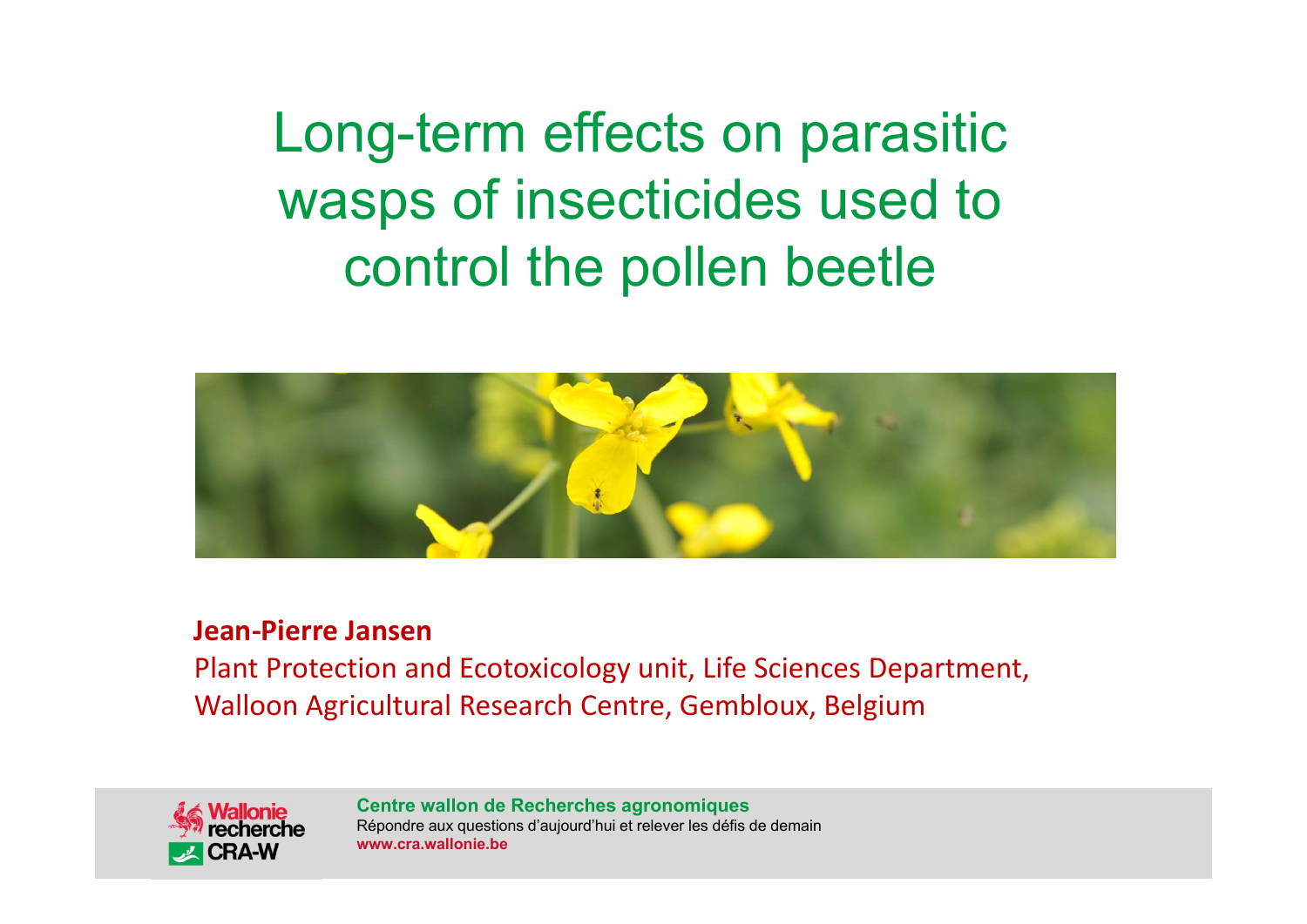#### Control of Pollen beetle



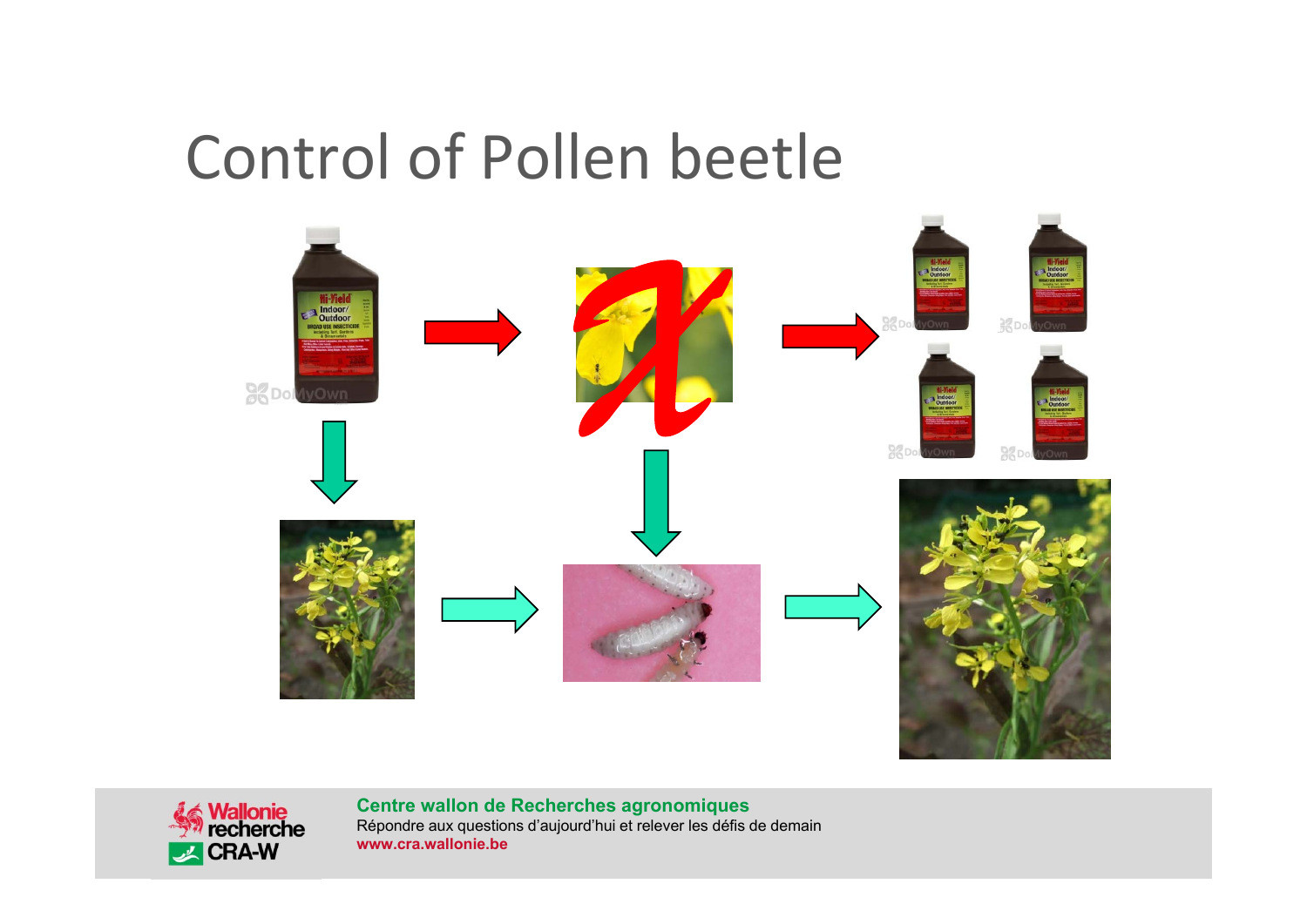## Non selective products

- $\bullet$ Outbreak of pests, more insecticides needed
- $\bullet$ Insecticide resistance, secondary pest outbreaks, etc…
- •Need selective insecticides for beneficials
- $\bullet$  Oilseed rape difficulties
	- Negative or positive impact of product selection only seen at the next generation (= next year)
	- High dispersion of the pest and beneficial across fields
	- Low individual interest of farmers despite a high potential for IPM
- Global and long term approach rather than local and individual

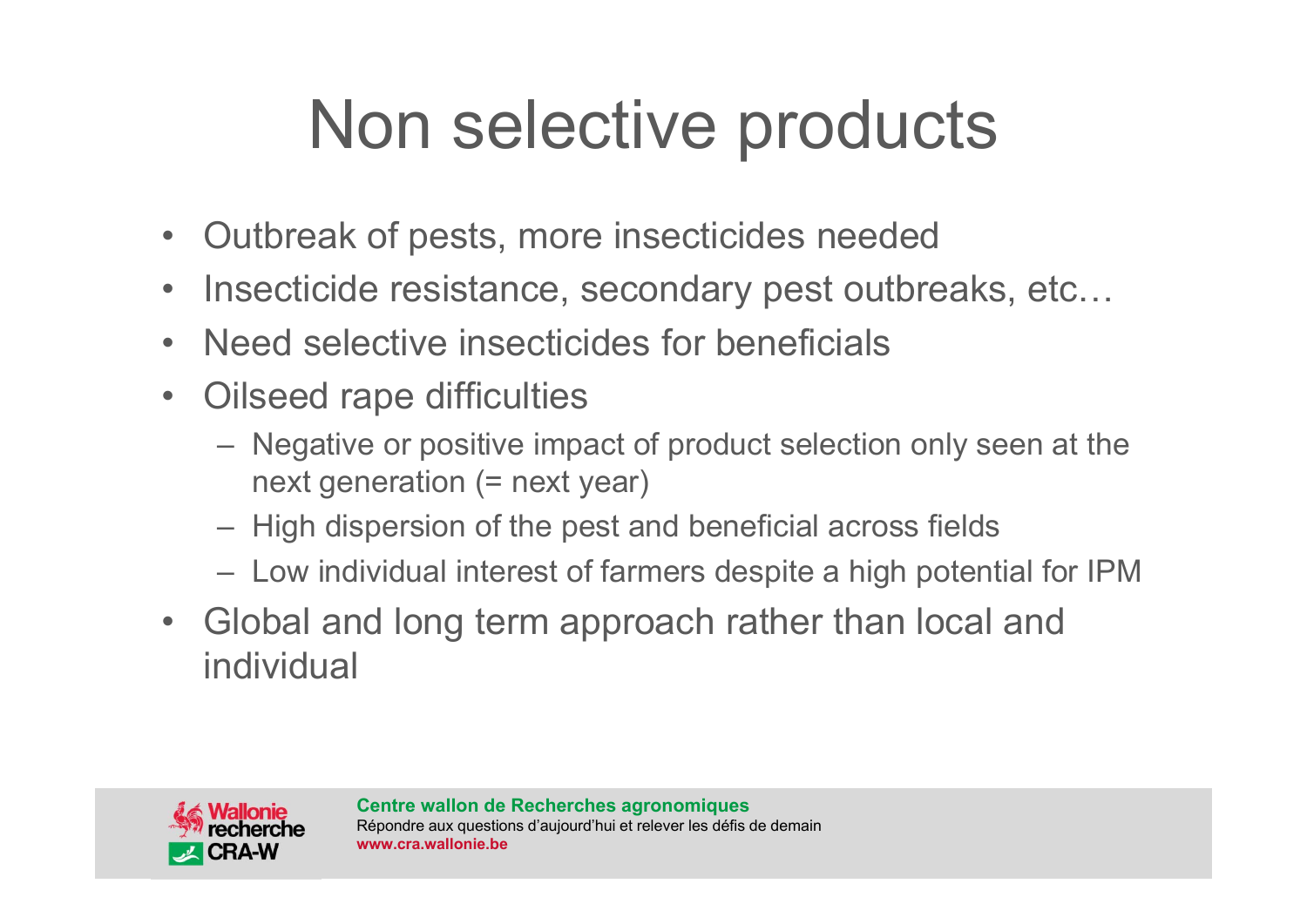#### Selective insecticide in oilseed rape ?

- • Literature review: few info available
	- Products no longer used (dimethoate, parathion, deltamethrin, lambdacyhalothrin,….)
	- Tests not easy to perform in the field, variability of data between different studies
- $\bullet$ Set of field tests performed in 2013, 2014 and 2015
- • Short term-effects
	- Pollen beetles
	- Adults of parasitic wasps
- $\bullet$  Mid- to Long-term effects
	- Pollen beetle larvae parasitism



– Balance population adults of pollen beetle/parasitic wasps for the next generations

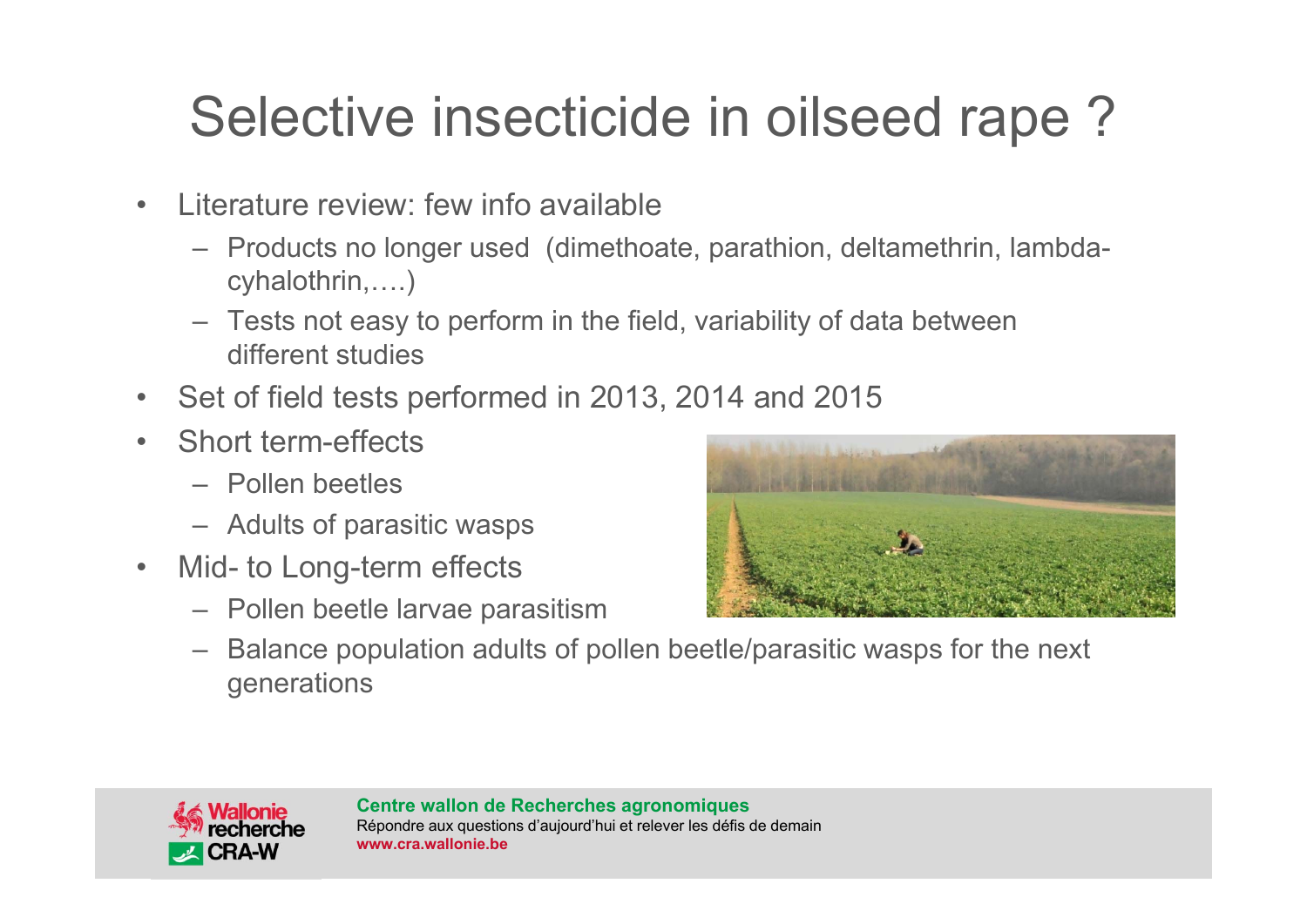





### **Methods**

- commercial field 15 -20 ha in total
- woody and pasture landscape
- -5 to 6 products + control
- -6-7 x0.6ha (200 x 30m)
- -4 plots of 30 x 50m
- sampling zone 20 x 40m
- -Cantus (boscalid)
- no other insecticides inside the plots
- rest of the field treated if needed (Mavrik 2F 2013, Biscaia 2015)

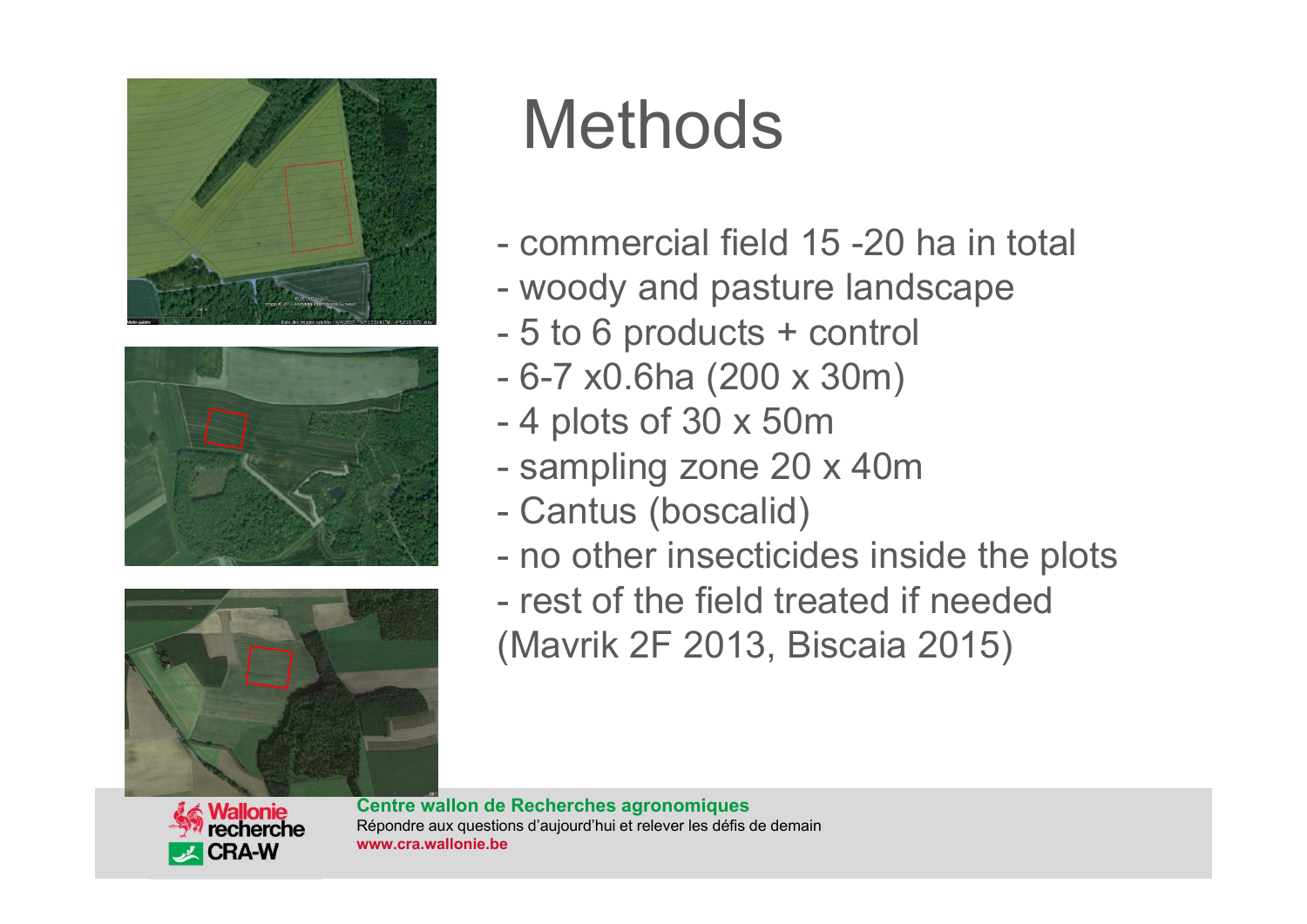#### Test products

|                           | $g$ a.s./ha     | 2013             | 2014             | 2015                                   | <b>Total</b>   |
|---------------------------|-----------------|------------------|------------------|----------------------------------------|----------------|
| <b>Tau-Fluvalinate</b>    | 48 <sub>g</sub> | Mavrik 2F        | Mavrik 2F        | Mavrik 2F                              | 3              |
| <b>Pymetrozine</b>        | 75 <sub>g</sub> | <b>Plenum</b>    | Plenum           | <b>Plenum</b>                          | 3              |
| <b>Thiacloprid</b>        | 72 <sub>g</sub> | <b>Biscaya</b>   | <b>Biscaya</b>   | <b>Biscaya</b>                         | 3              |
| <b>Chlorpyrifos-ethyl</b> | 187,5g          | <b>Pyrinex</b>   | <b>Cyren 4E</b>  | Cyren 4E                               | 3              |
| <b>Phosmet</b>            | 750 g           | <b>Boravi WG</b> | <b>Boravi WG</b> |                                        | $\overline{2}$ |
| <b>Indoxacarb</b>         | 25,5g           |                  |                  | Steward (WG) and<br><b>Avaunt (EC)</b> | $\mathcal{P}$  |

- treatments applied at bud stage just before flowering (BBCH 55 to 59)
- good conditions (15-20°C, dry)
- 200 l of water/ha

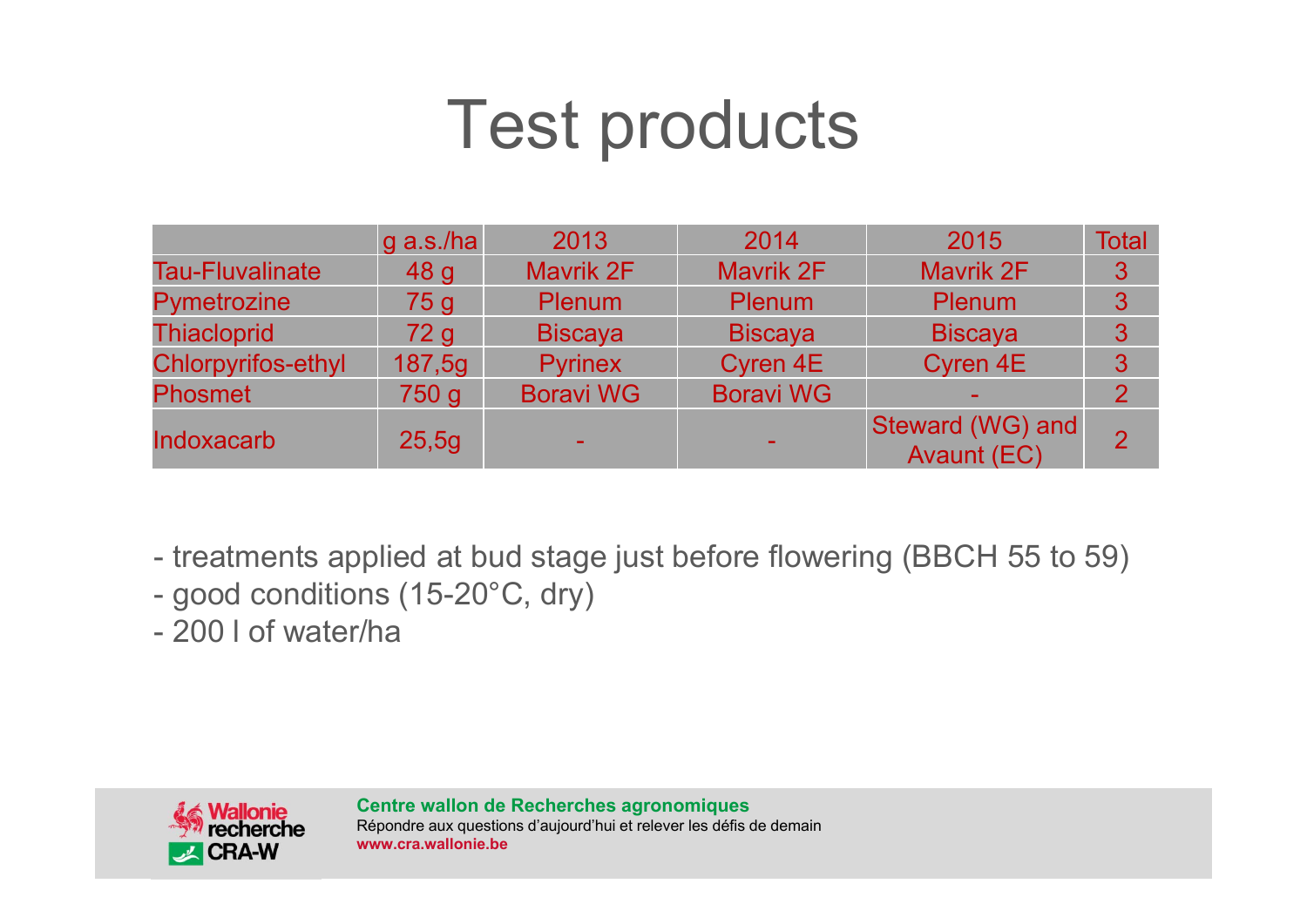# Sampling procedures

- •DAT-5, DAT 1, DAT3 then once a week from DAT8 till DAT45-53
- • Beating sampling methods (pollen beetle adults and larvae)
	- –20 stems/plants in each plot
	- – First pollen beetle larvae detected =>
		- Laboratory assessment of parasitism rate by dissection and visual inspection

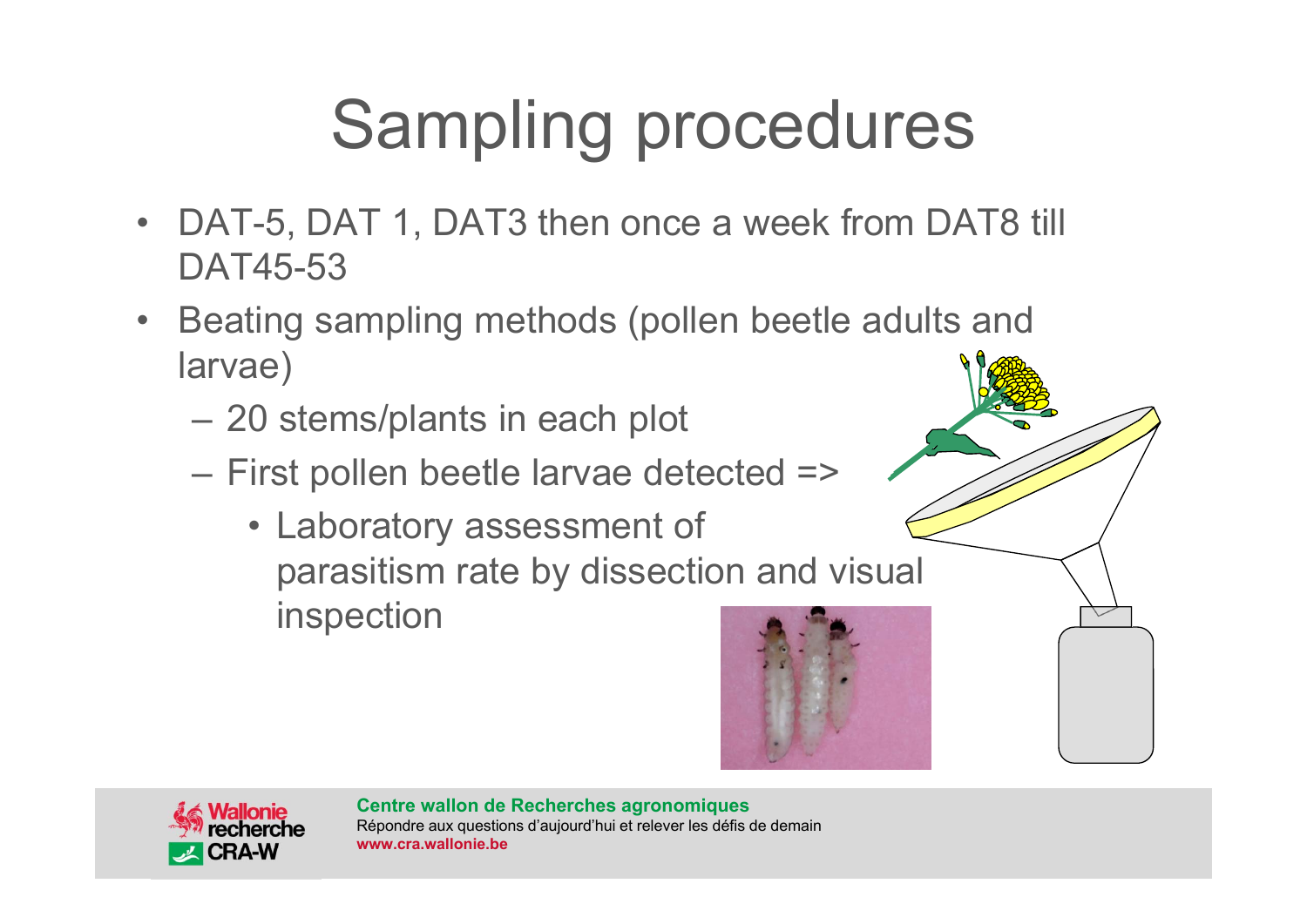# Sampling procedures

- Sweep nets (Parasitic hymenoptera)
	- 20 go back moves (3-4 m²)/plot
	- Collected in water and soap
	- Laboratory counts and identification at family level







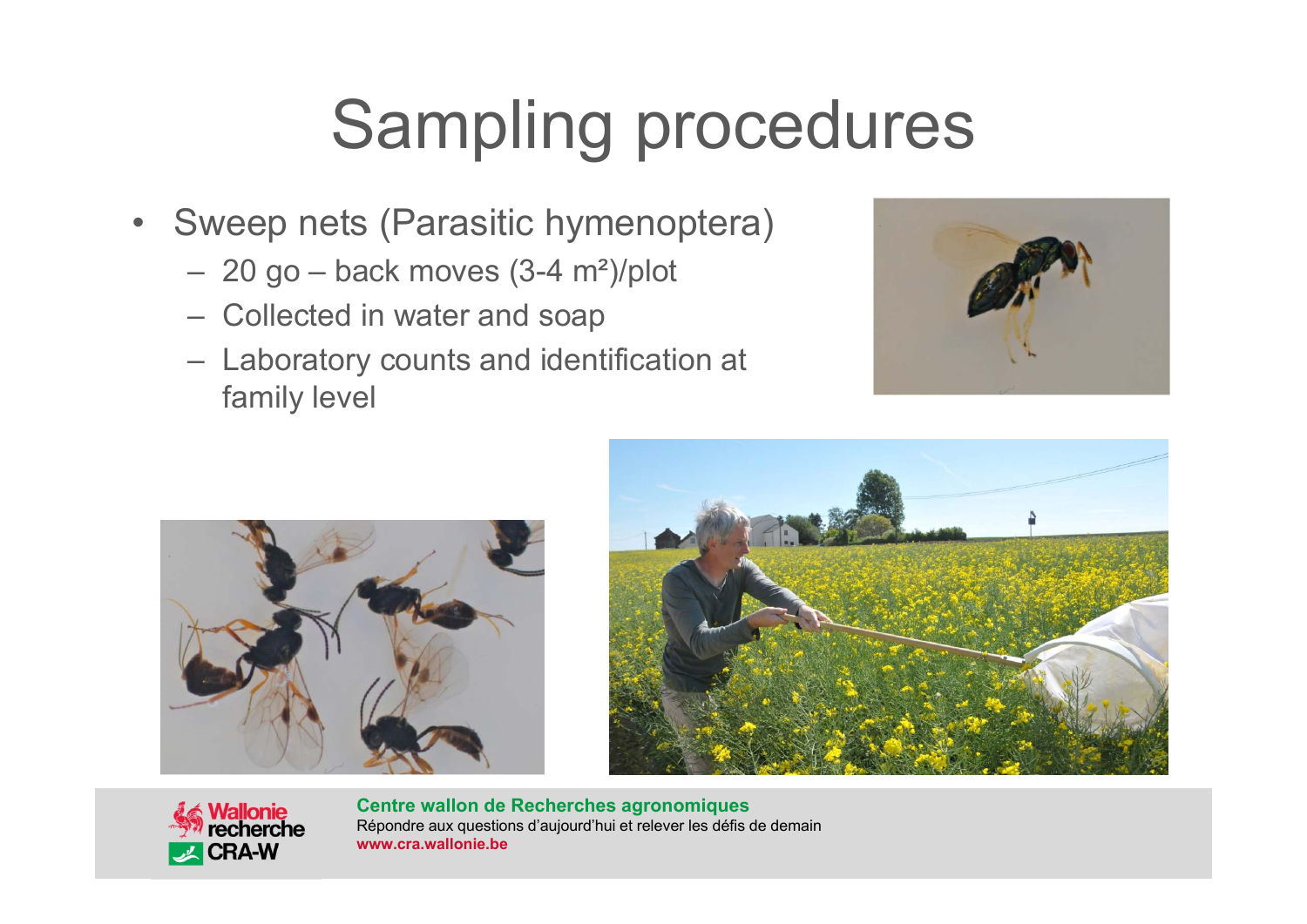# Analysis

- •Adult pollen beetle (target)
- •Adult parasitic hymenoptera
- •Pollen beetle larvae and their parasitism rates
- • Balance parasitic wasp/pollen beetle expected for the next year (R)
	- Balance parasitized larvae/unparasitized larvae (\*100)
	- Prospect of adult wasps for 100 pollen beetle for the next yea r
- GLM ANOVA (p=0.05)
	- Tukey (pair-wise comparisons)
	- Data transformation (arcsin, log) to normalize distribution when required

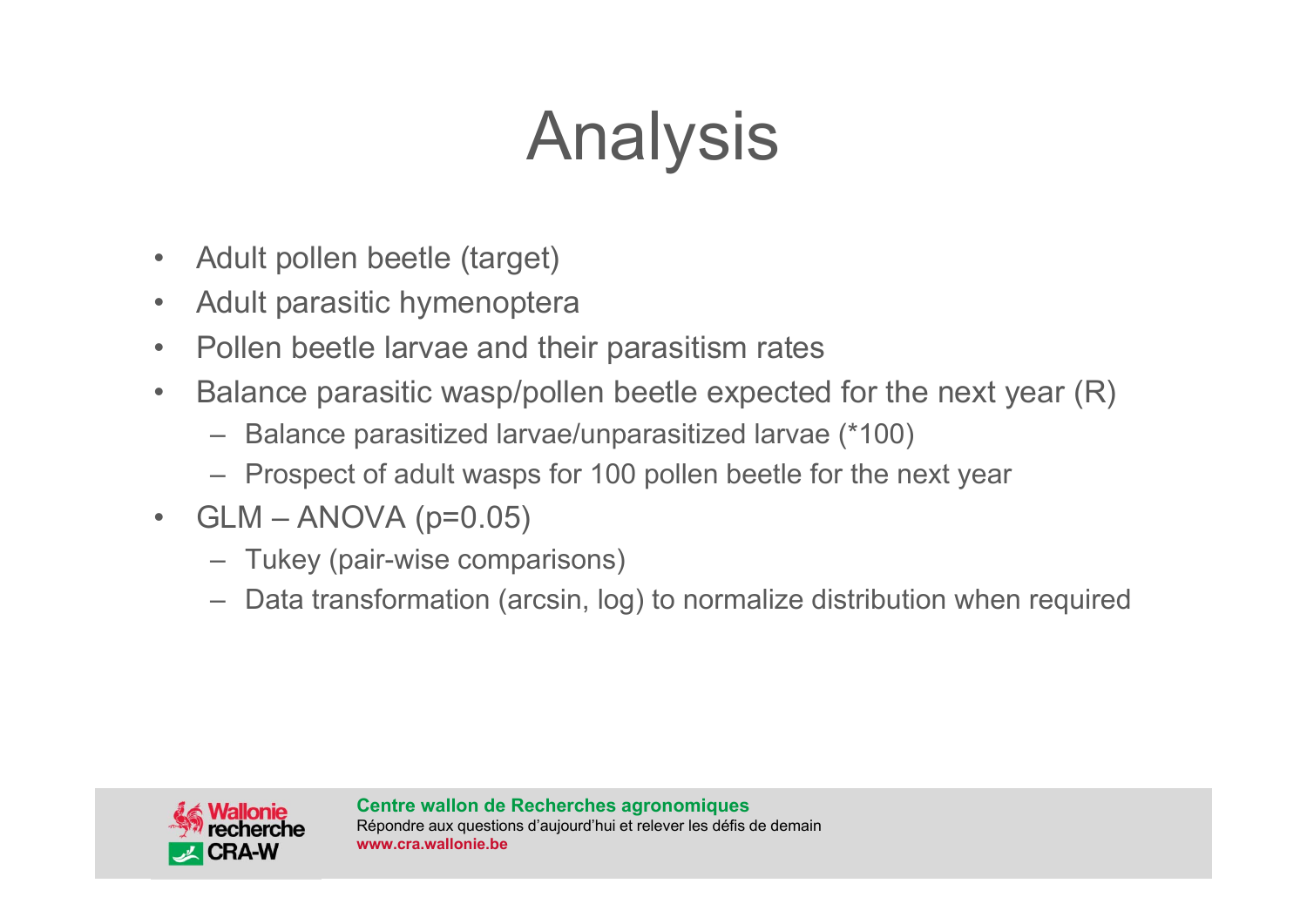#### Results





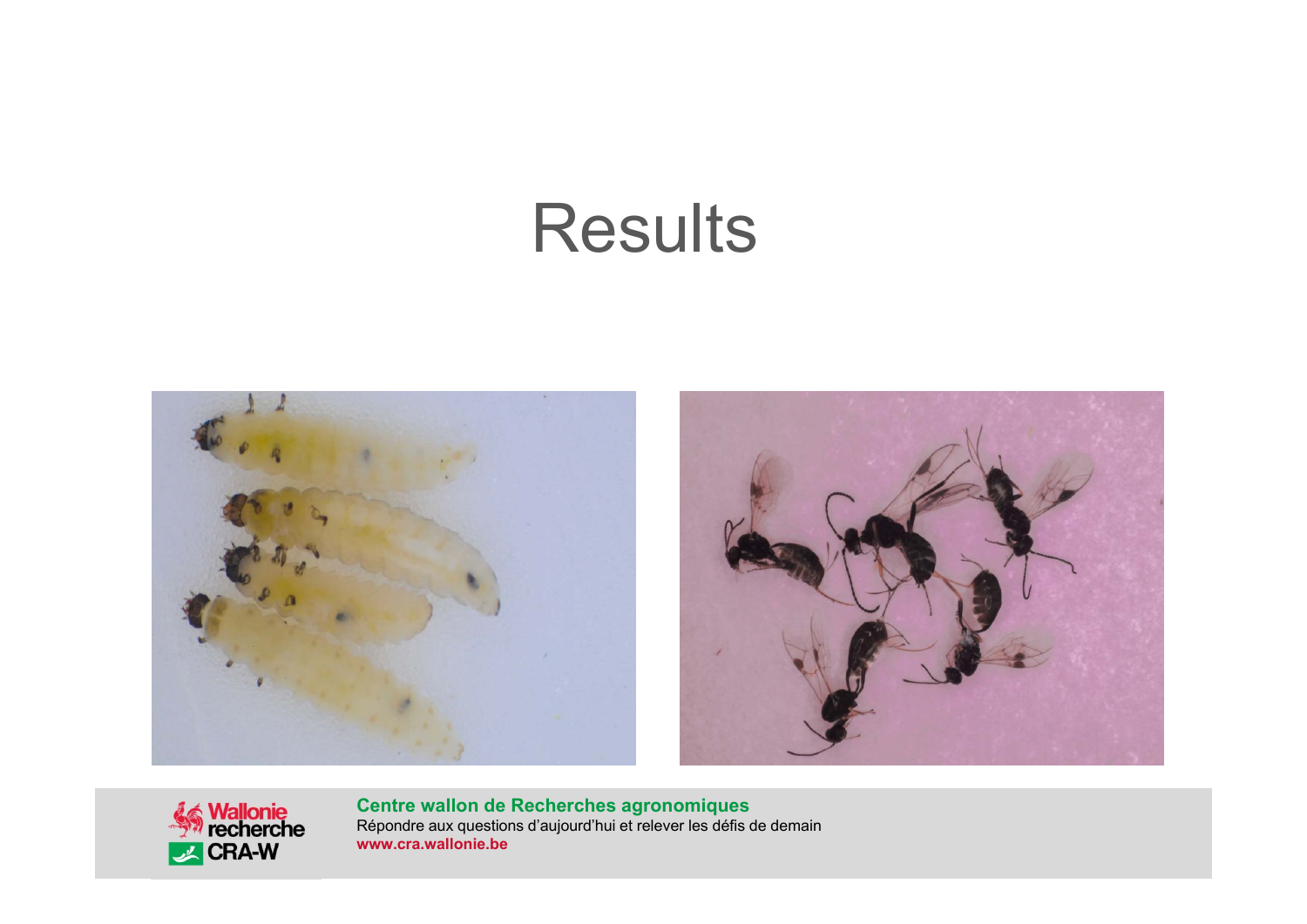#### Efficacy on pollen beetle: Estimated days after treatment to reach 90, 75 and 50% of control (linear regression)

|                    |         | 90%            | 75%              | 50%            |
|--------------------|---------|----------------|------------------|----------------|
| Pymetrozine        | 2013    | $\mathbf{1}$   | 3                | 6              |
|                    | 2014    | $\mathbf{1}$   | 3                | 8              |
|                    | 2015    | $\mathbf{0}$   | $\mathbf{1}$     | 5              |
|                    | mean    | 0,7            | 2,3              | 6,3            |
| Tau-Fluvalinate    | 2013    | 3              | 8                | 16             |
|                    | 2014    | $\mathbf{1}$   | $\overline{3}$   | 10             |
|                    | 2015    | $\mathbf 0$    | 3                | $\overline{9}$ |
|                    | mean    | 1,3            | 4,7              | 11,7           |
| Thiacloprid        | 2013    | 3              | $\overline{7}$   | 15             |
|                    | 2014    | 3              | 9                | 20             |
|                    | 2015    | $\mathbf{1}$   | 3,4              | $\overline{7}$ |
|                    | mean    | 2,3            | 6,5              | 14,0           |
| Indoxacarb (2015)  | Steward | $\overline{4}$ | $\bf 8$          | 16             |
|                    | Avaunt  | $\overline{3}$ | 8                | 16             |
|                    | mean    | 3,5            | $\boldsymbol{8}$ | 16             |
| Chlorpyrifos-ethyl | 2013    | 6              | 13               | 26             |
|                    | 2014    | 3              | 10               | 21             |
|                    | 2015    | $\overline{3}$ | 11               | 23             |
|                    | mean    | 4,0            | 11,3             | 23,3           |
| Phosmet            | 2013    | 13             | 36               | 74             |
|                    | 2014    | $\mathbf 0$    | 10               | 34             |
|                    | mean    | 6,5            | 23,0             | 54             |





Répondre aux questions d'aujourd'hui et relever les défis de demain **www.cra.wallonie.be**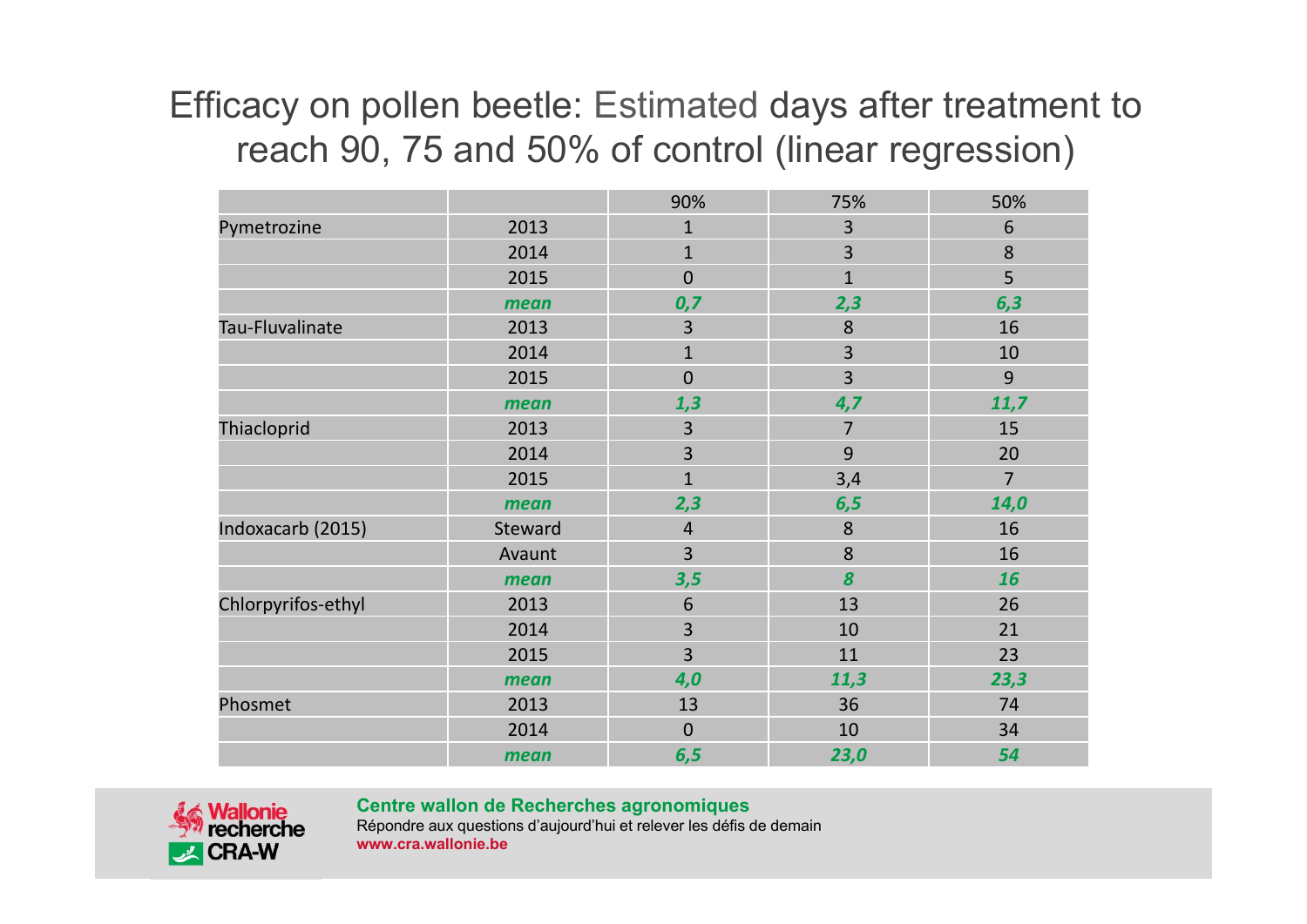#### **Efficacy**

- All products are effective to control pollen beetle populations at short-term
- Plenum less effective and short-lived than the other ones
- Most effective products are organophosphates (not used in Belgium) and indoxacarb (not widely used)
- Mavrik and Biscaya (key products) less effective

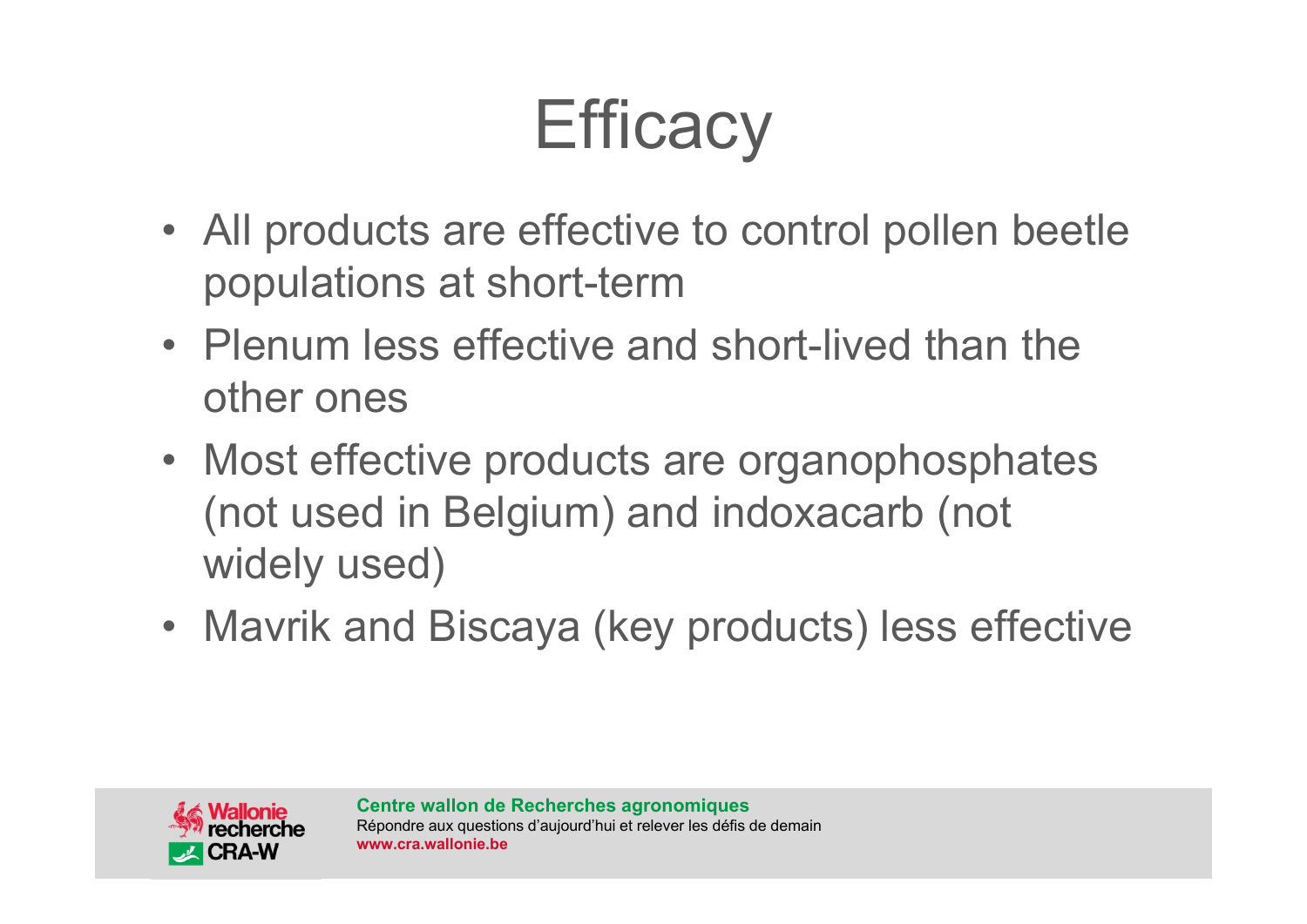#### Effects on adult parasitic hymenopetra (sweep nets)

| 2013                |                                    |                 | <b>Tersilochinae</b>      |      | Pteromalidae         |                  | <b>Total</b> |        |              |
|---------------------|------------------------------------|-----------------|---------------------------|------|----------------------|------------------|--------------|--------|--------------|
| Control             |                                    |                 | 36.00 a                   |      | 7.75a                |                  | 43.75 a      |        |              |
| Pymetrozir          |                                    | 2014            | Tersilochinae             |      | Pteromalidae         |                  | <b>Total</b> |        |              |
| Tau-Fluvali Control |                                    |                 | 7.50ab                    |      | 7.00a                |                  | 16.00a       |        |              |
| Phosmet             | Pymetrozine                        |                 | 2015                      |      | <b>Tersilochinae</b> | Pteromalidae     |              |        | <b>Total</b> |
|                     | Thiacloprid Tau-Fluvalinat Control |                 |                           | 7.3a | 8.5a                 |                  |              | 17.0ab |              |
| ChlorpyrifcPhosmet  |                                    |                 | Indoxacarb (Avaunt)       |      | 7.3a                 |                  | 9.3a         |        | 19.8a        |
|                     | Thiacloprid                        |                 | Indoxacarb (Steward)      |      | 6.5ab                | 5.8a             |              |        | 14.5ab       |
|                     |                                    |                 | Chlorpyrifos-epymetrozine |      | 4.8ab                |                  | 7.3a         |        | 13.5ab       |
|                     |                                    | Tau-Fluvalinate |                           |      | 5.5ab                |                  | 9.5a         |        | 16.5ab       |
|                     |                                    |                 | Thiacloprid               |      |                      | 2.5 <sub>b</sub> |              | 8.5a   | 13.3ab       |
|                     |                                    |                 | Chlorpyrifos-ethyl        |      | 2.8 <sub>b</sub>     |                  | 6.3a         |        | 11.0 b       |

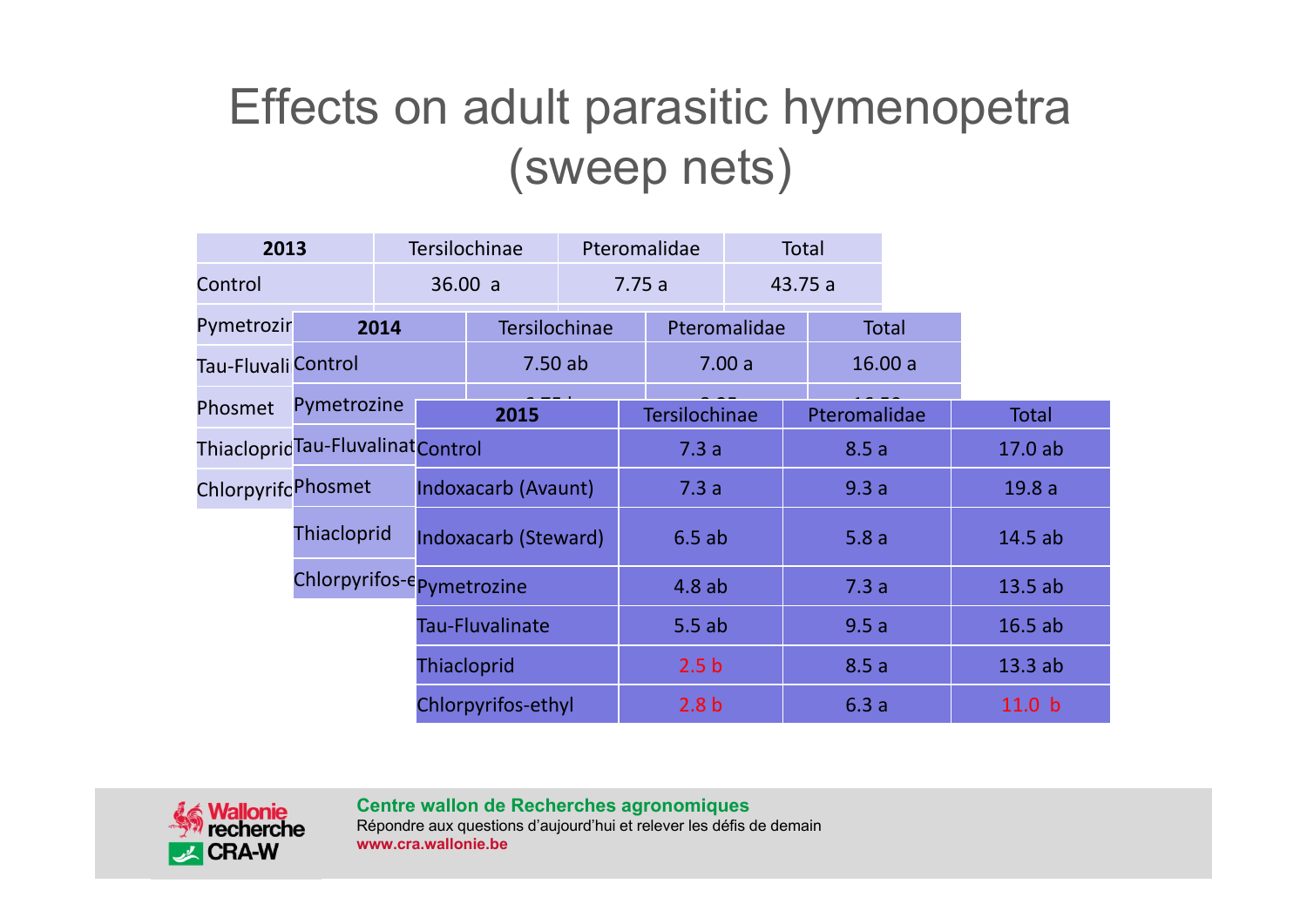# Adults parasitic wasps

- Variability of populations between years and inside replicates
	- Not easy to sample
	- –Not easy to interpret
- Observed each year:
	- Effects of thiacloprid and chlorpyrifos on Tersilochinae populations
- Other products, depending on the year, population levels and variability

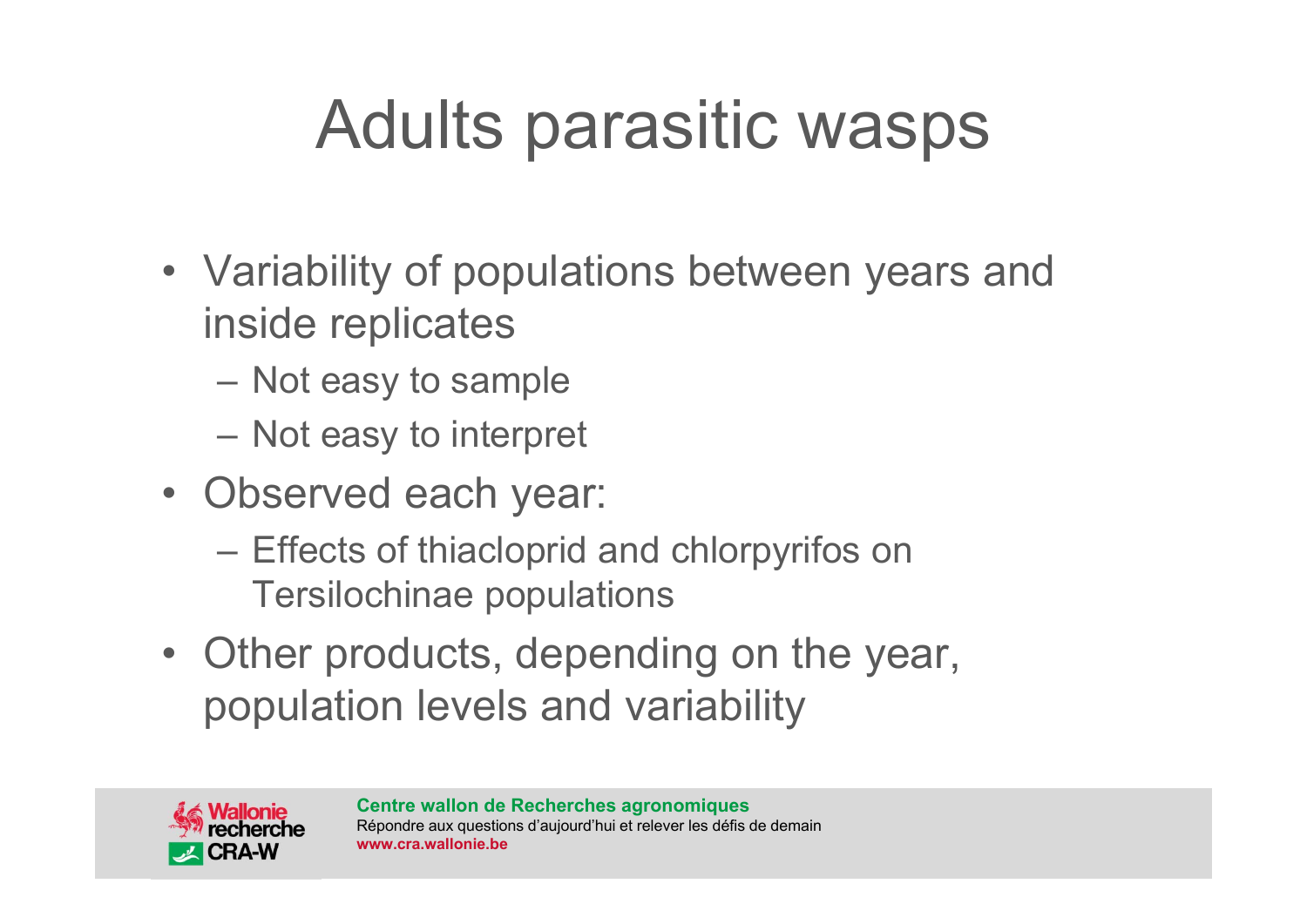#### Effects on pollen beetle larvae parasitism

| 2013               | <b>Total larvae</b> | % parasitism        | Long term- Adult<br>parasite/100 adult pollen<br>beetle |  |                     |                                     |                  |                                     |                   |
|--------------------|---------------------|---------------------|---------------------------------------------------------|--|---------------------|-------------------------------------|------------------|-------------------------------------|-------------------|
| Control            |                     |                     |                                                         |  |                     |                                     | Long term- Adult |                                     |                   |
| Pymetrozine        | 2014                |                     | <b>Total larvae</b>                                     |  | % parasitism        | parasite/100 adult pollen<br>beetle |                  |                                     |                   |
| Tau-Fluvalinate    | Control             |                     |                                                         |  |                     |                                     |                  |                                     | Long term- Adult  |
| Phosmet            | Pymetrozine         | 2015                |                                                         |  | <b>Total larvae</b> | % parasitism                        |                  | parasite/100 adult pollen<br>beetle |                   |
| <b>Thiacloprid</b> | Tau-Fluvalinate     | Control             |                                                         |  | 202.3 abc           |                                     | $3.48%$ a        |                                     | 3.61a             |
| Chlorpyrifos       | Phosmet             |                     |                                                         |  |                     |                                     |                  |                                     |                   |
|                    |                     |                     | Pymetrozine                                             |  | 254.3a              |                                     | $4.50\%$ a       |                                     | 4.71a             |
|                    | <b>Thiacloprid</b>  | Tau-Fluvalinate     |                                                         |  | 201.8 abc           |                                     | $3.33%$ a        |                                     | 3.45a             |
|                    | <b>Chlorpyrifos</b> |                     | Indoxacarb (Avaunt)                                     |  | 117.0 c             |                                     | 3.64% a          |                                     | 3.79a             |
|                    |                     |                     | <b>Indoxacarb (Steward)</b>                             |  | 146.0 bc            |                                     | $3.93%$ a        |                                     | 4.12a             |
|                    |                     | <b>Thiacloprid</b>  |                                                         |  | 244.8 ab            |                                     | 1.08% b          |                                     | 1.09 b            |
|                    |                     | <b>Chlorpyrifos</b> |                                                         |  | 146.8 bc            |                                     | 1.35% b          |                                     | 1.37 <sub>b</sub> |

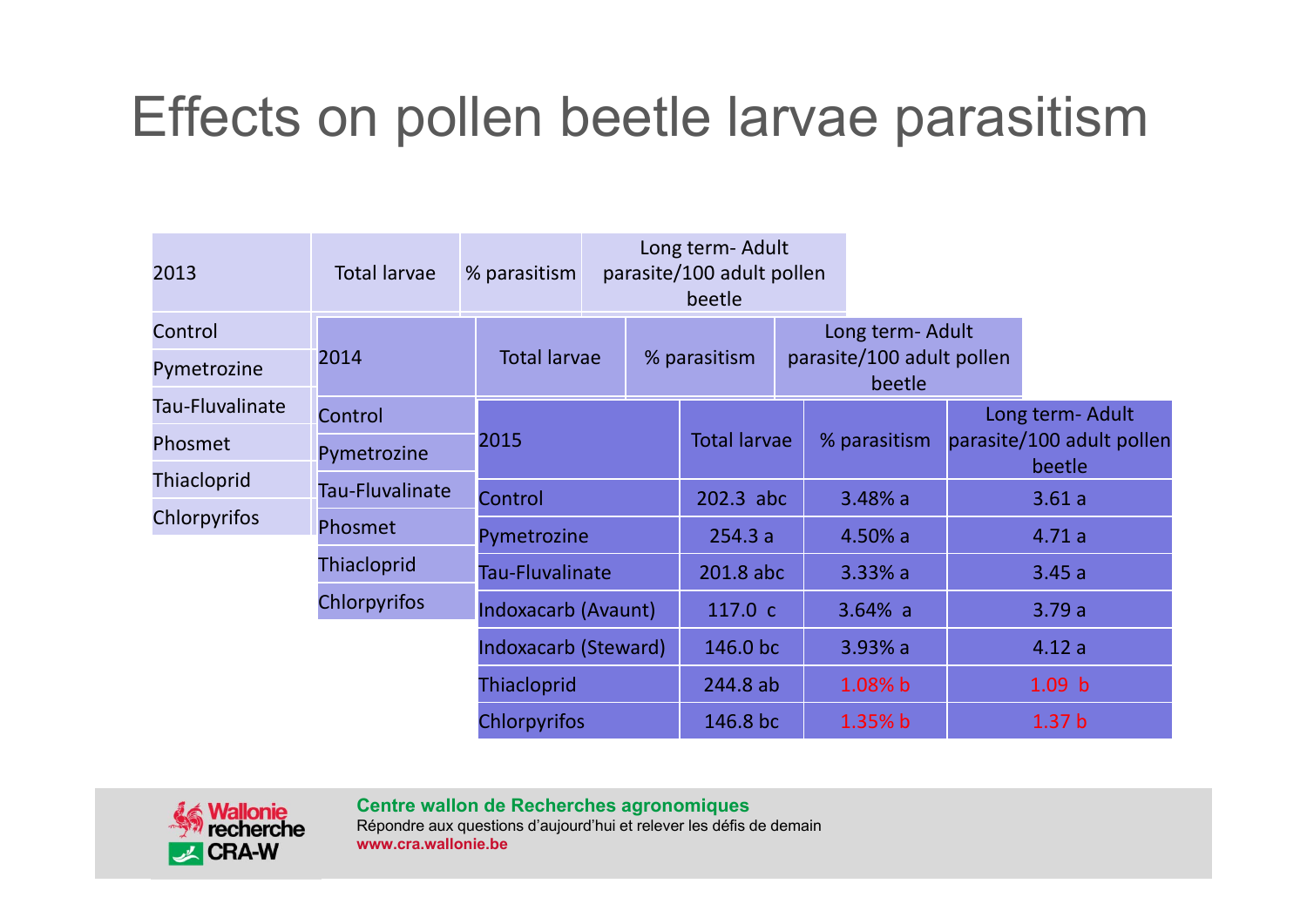### Long term-effects, sum-up

 $\bullet$ Reduction of long term-ratio compare to the control (R) and IOBC toxicity class (1<25%; 25<2<50%; 50%<3<75%; 4>75%)

|                           |                   | 2013                    | 2014    | 2015      |
|---------------------------|-------------------|-------------------------|---------|-----------|
| Pymetrozine               | R(%)              | 32,50%                  | 2,20%   | $-30,50%$ |
|                           | <b>IOBC class</b> | $\overline{\mathbf{2}}$ | 1       |           |
| <b>Tau-Fluvalinate</b>    | R(%)              | 38,40%                  | 14,20%  | 4,40%     |
|                           | <b>IOBC class</b> | 2                       | 1       |           |
| <b>Indoxacarb Steward</b> | R(%)              |                         |         | $-5,00%$  |
|                           | <b>IOBC class</b> |                         |         |           |
| <b>Indoxacarb Avaunt</b>  | R(%)              |                         |         | $-14,10%$ |
|                           | <b>IOBC class</b> |                         |         |           |
| Phosmet                   | R(%)              | $-1,10%$                | 2,40%   |           |
|                           | <b>IOBC class</b> |                         | 1       |           |
| Thiacloprid               | R(%)              | 78,30%                  | 100,00% | 69,80%    |
|                           | <b>IOBC class</b> | 4                       | 4       | 3         |
| Chlorpyrifos-ethyl        | R(%)              | 60,30%                  | 57,10%  | 62,00%    |
|                           | <b>IOBC class</b> | 3                       | 3       | 3         |



**Centre wallon de Recherches agronomiques**

Répondre aux questions d'aujourd'hui et relever les défis de demain **www.cra.wallonie.be**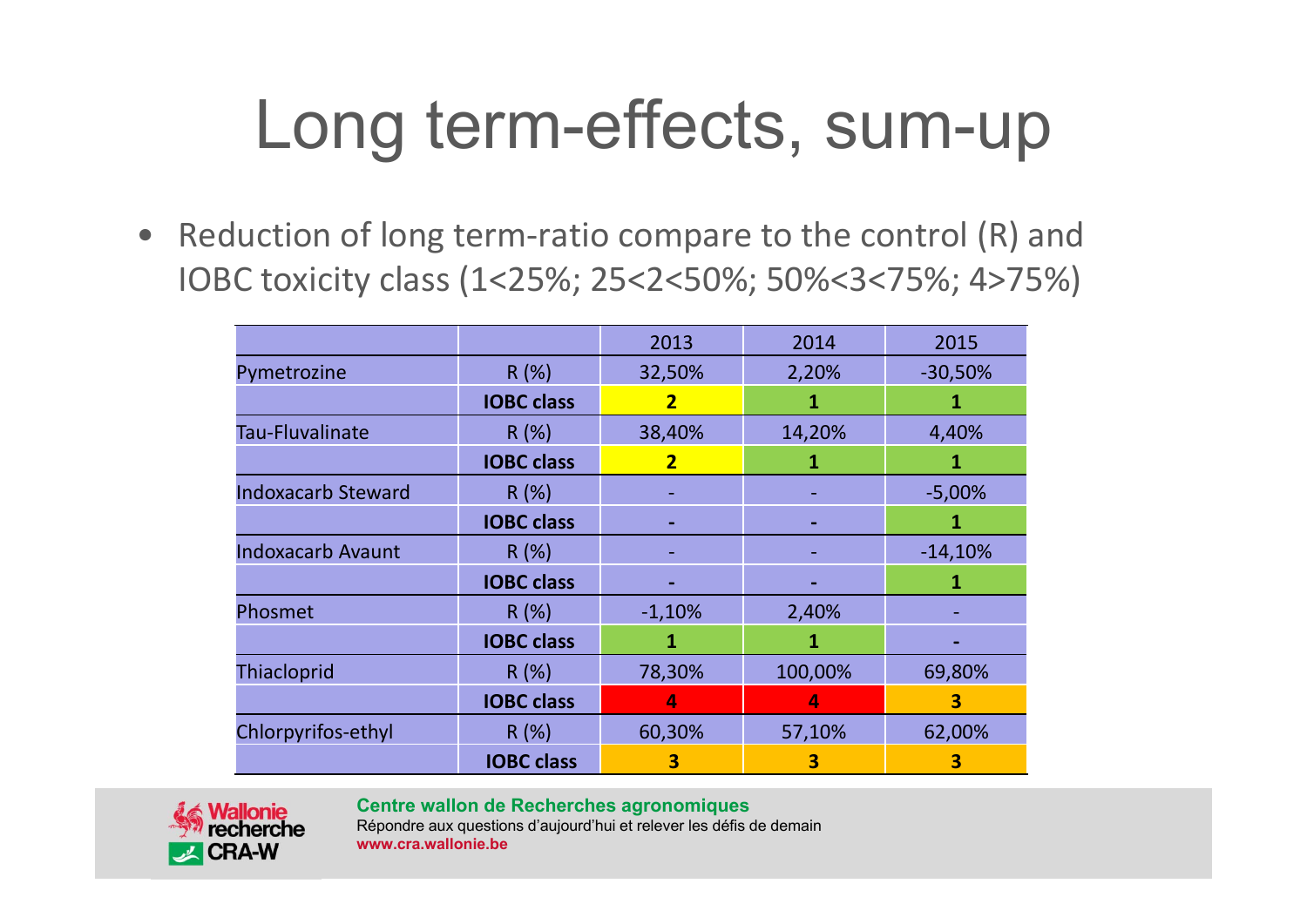#### Comparison between years

|                                                | 2013              | 2014              | 2015             |
|------------------------------------------------|-------------------|-------------------|------------------|
| Date of treatment                              | 24 April          | 1 April           | 22 April         |
| Pollen beetle/plant at DAT0                    | 0,81              | 1,93              | 1,97             |
| First adult parasitic hymenoptera (date)       | 25 April          | 23 April          | 25 April         |
| First adult parasitic hymenoptera (DAT)        | DAT1              | DAT <sub>22</sub> | DAT <sub>3</sub> |
| First pollen beetle larvae                     | DAT <sub>22</sub> | DAT <sub>28</sub> | DAT6             |
| Total adult parasitic hymenoptera (control)    | 43,75             | 16                | 17               |
| Total adult Tersilochinae (control)            | 36                | 7,5               | 7,3              |
| % pollen beetle larval parasitism (control)    | 43,20%            | 6,00%             | 3,48%            |
| Ratio year +1 parasitic wasp/100 pollen beetle | 79,1              | 6,36              | 3,61             |

*DAT= days after treatment*

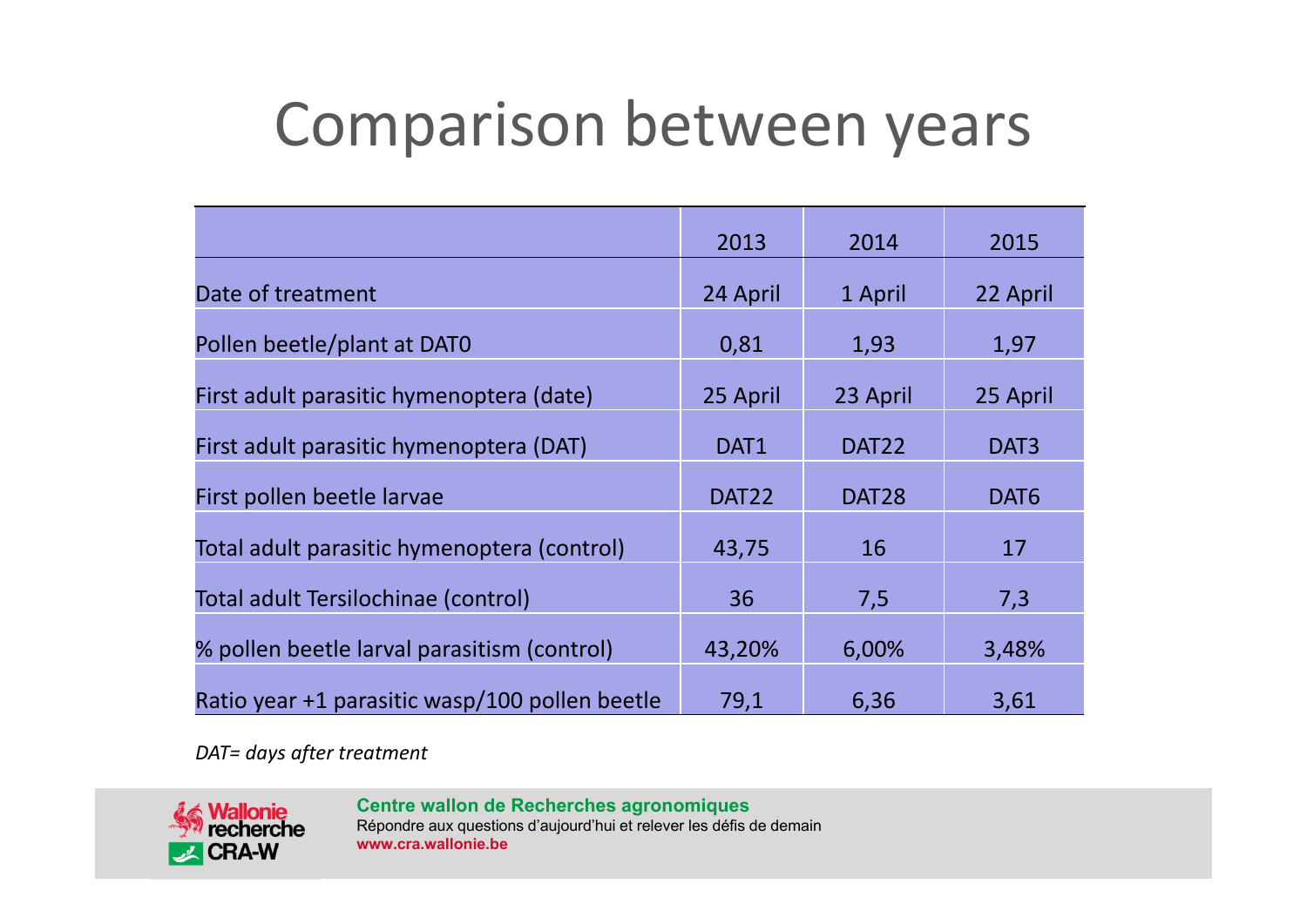#### OSR Insecticides effects on parasitic hymenoptera « indicator species »

Effects of OSR insecticides on *Aphidius rhopalosiphi*, *A. matricariae*, *A. colemani*. Data from IOBC Pest Select database (including DAR‐EFSA), Koppert and Biobest

|                    | Initial<br>toxicity | Extended<br>lab | Field aged &<br>semi-field |
|--------------------|---------------------|-----------------|----------------------------|
| Pymetrozine        | $3 - 2$             | 1               | 1                          |
| Tau-Fluvalinate    | 4                   | 3               | $3 - 1$                    |
| Phosmet            | 4                   |                 | $3 - 1$                    |
| Indoxacarb         | 4                   | $3 - 2$         |                            |
| Chlorpyrifos-ethyl | 4                   | 4               | 4                          |
| Thiacloprid        |                     |                 | 4                          |

 $1 =$  Harmless,  $2 =$  Slightly harmful,  $3 =$  Moderately harmful,  $4 =$  Highly harmful

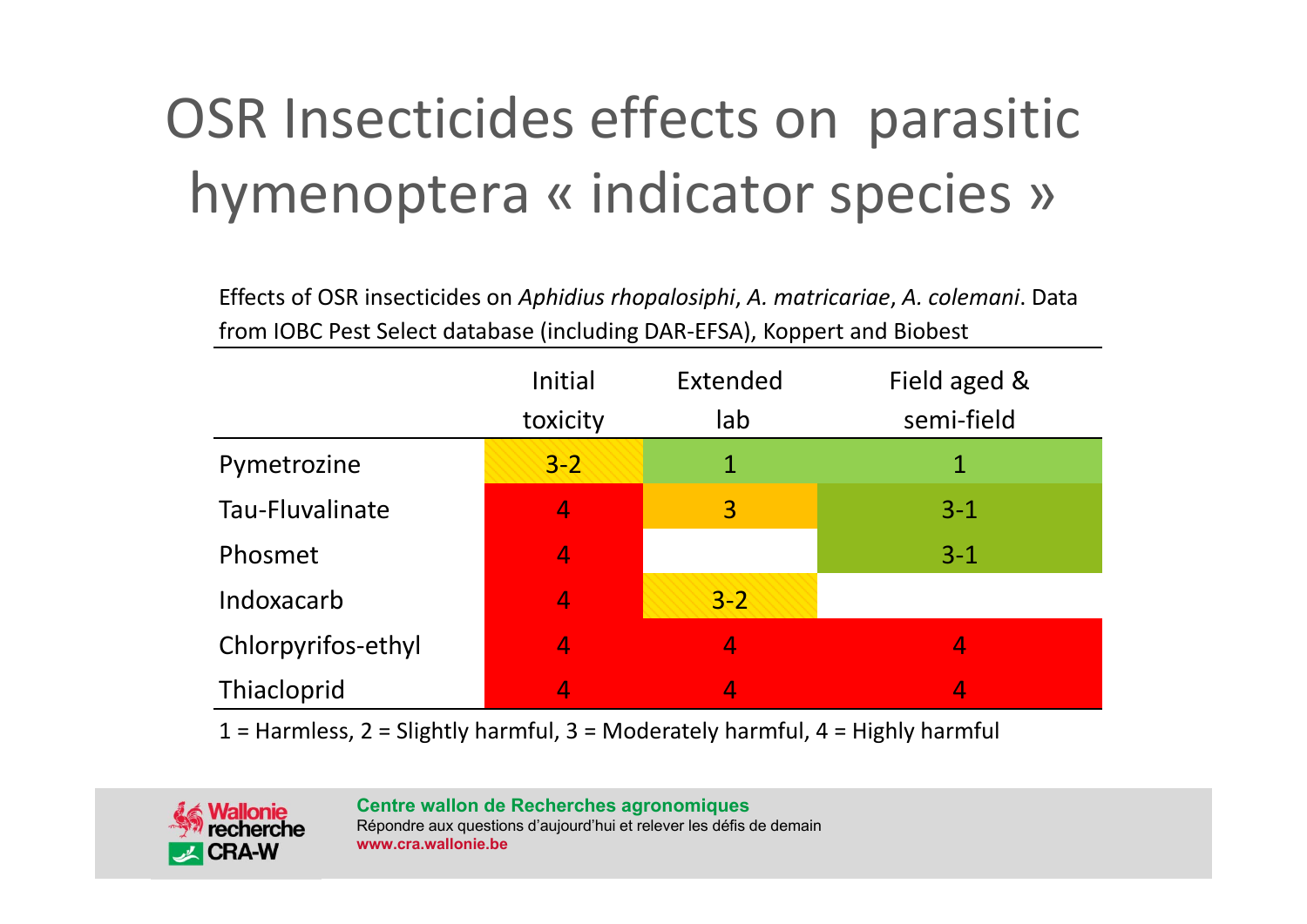# Discussion and conclusions

- $\bullet$  Despite huge difference between years, same effects for the same products
- Effects on parasitism larvae not always linked to activity against adults
	- Duration of the activity of the product and recovery if initial effects
	- Timing of application
	- Other mechanisms (systemic products ?)
- Phosmet and Chlorpyrifos: both OP but different nontarget effects !

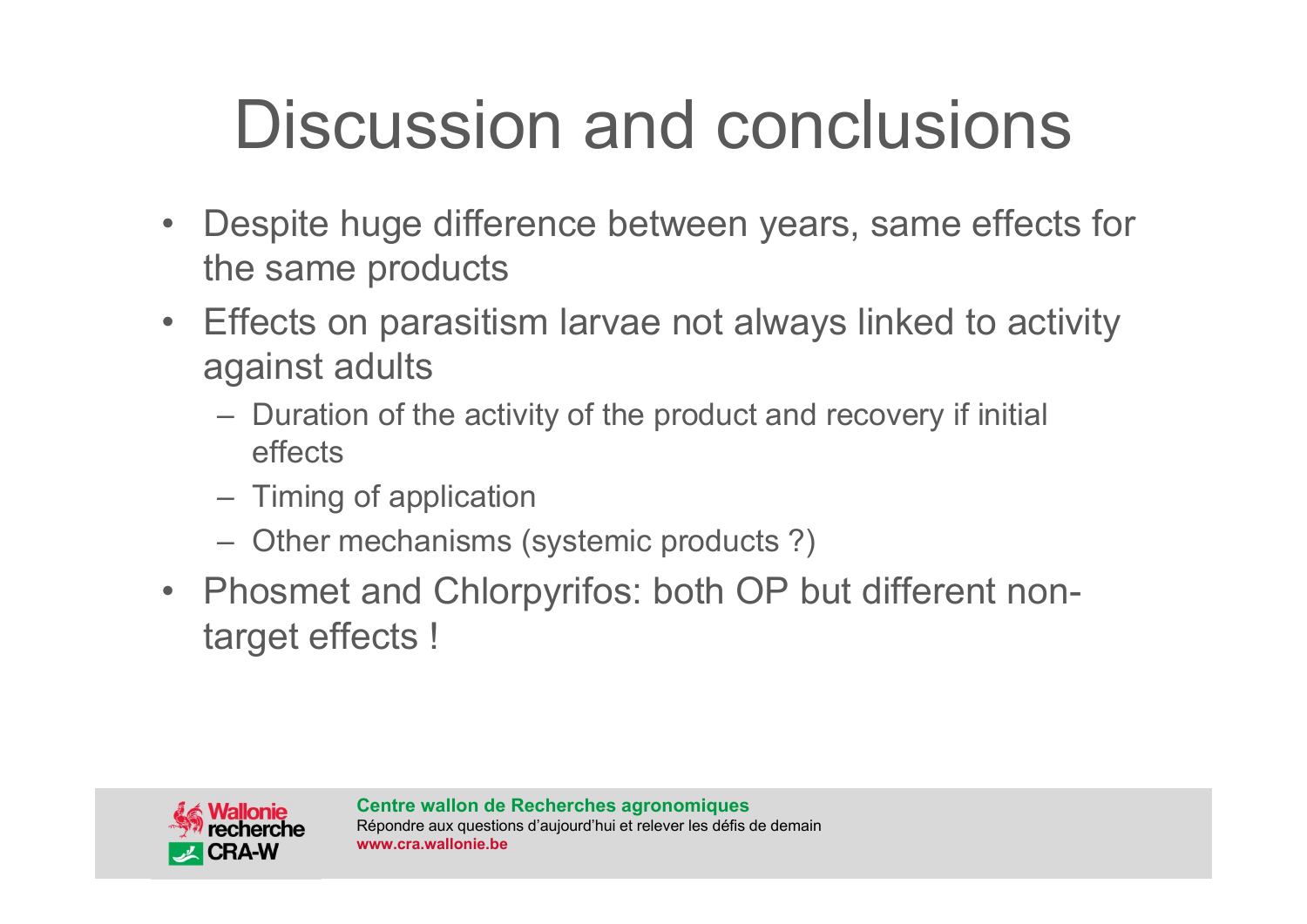# Discussion and conclusions

- • Negative list for IPM
	- Effective for pollen beetle control but affect long term parasitism of beetle : Thiacloprid and Chlorpyrifos-ethyl
- Positive list for IPM
	- Effective for pollen beetle control and no long term effects: Tau-Fluvalinate, Phosmet, Indoxacarb, Pymetrozine
	- 4 different modes of actions, possible resistance management ?
- Global approach
	- Need for selective products also for other pests
		- E.g. Non sense to use selective product for pollen beetle and later apply non selective for seed weevil